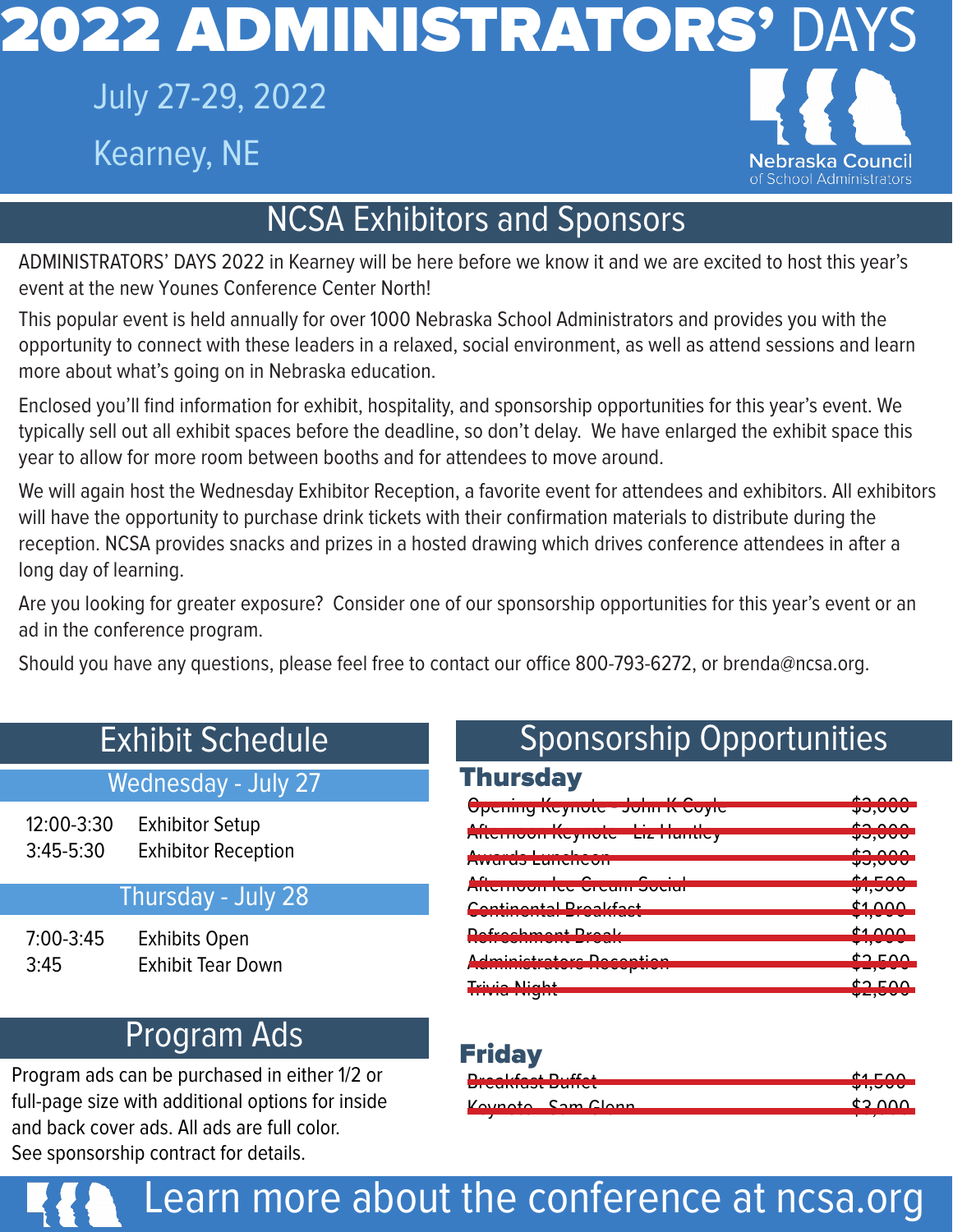## Sponsorship Opportunities

## Keynote Sponsor

#### Cost: \$3,000

Sponsorship of a Keynote Speaker will allow you to get the attention of over 1000 conference attendees!<br>Renefit to Sponsor

#### Benefit to Sponsor

- Complimentary exhibit booth
- Special recognition during sponsorship general session keynote and logo included in conference program. (Email logo to megan@ncsa.org by June 24, 2022)
- Option to display banner in the front of the general session room
- Full-page ad in Conference Program

## Meal Sponsor

(Each event is a separate opportunity)

Awards Lunch (Thuispay) - Cost: \$3,000<br>\*Will recalled to four (4) lunches. \*Will receive up to four (4) lunches.

Ice CreanSOLDhOstay) - Cost: \$1,500

Breakfast Buffe (Friday) - Cost: \$1,500

#### Benefit to Sponsor

- Special thanks during the general session and logo included in conference program (Email logo to megan@ncsa.org by June 24, 2022)
- Option to place company literature or table tents on meal tables
- $\frac{1}{2}$ -page ad in Conference Program

#### Refreshment Sponsor (Each event is a separate opportunity)

Nebraska C

Continental Breakfast (Thursday) - Cost: \$1,000

Coffee, Juice, Rolls, and Fresh Fruit

#### Refreshment Break (Thursday) - Cost: \$1,000

Coffee, Iced Tea, and Cookies

#### Benefit to Sponsor

- Option to display signage by refreshment table during the time of sponsorship
- Logo included in conference program (Email logo to megan@ncsa.org by June 24, 2021)

## Social Sponsor (Each event is a separate opportunity)

#### Administrators Reception (Thursday) - Cost: \$2,500 Administrators Reception

## Trivia Nght Dhubbay) - Cost: \$2,500

Trivia game , snacks, and beverages

#### Benefit to Sponsor

- Complimentary exhibit booth
- Option to display signage in room during event
- Special recognition during sponsored event
- Logo included in conference program (Email logo to megan@ncsa.org by June 24, 2021)

## Learn more about the conference at ncsa.org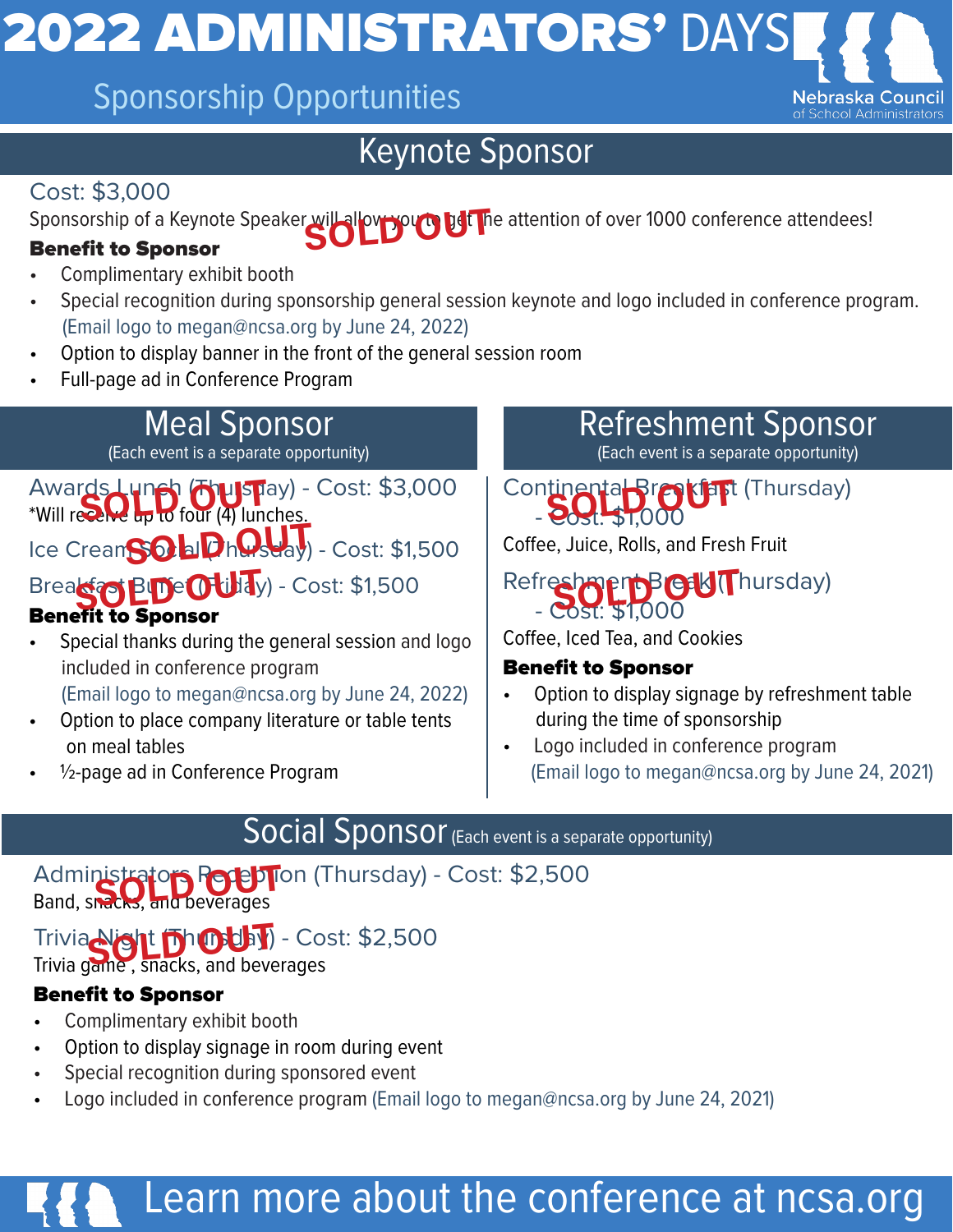## Sponsorship Contract

**Nebraska Council** of School Administrators

| <b>Keynote Sponsor</b> |  |
|------------------------|--|
|------------------------|--|

| $\begin{array}{ccc} \mathbf{C} & \mathbf{C} & \mathbf{C} & \mathbf{C} & \mathbf{C} & \mathbf{C} & \mathbf{C} & \mathbf{C} & \mathbf{C} & \mathbf{C} & \mathbf{C} & \mathbf{C} & \mathbf{C} & \mathbf{C} & \mathbf{C} & \mathbf{C} & \mathbf{C} & \mathbf{C} & \mathbf{C} & \mathbf{C} & \mathbf{C} & \mathbf{C} & \mathbf{C} & \mathbf{C} & \mathbf{C} & \mathbf{C} & \mathbf{C} & \mathbf{C} & \mathbf{C} & \mathbf{C} & \mathbf$ | $\uparrow$ $\uparrow$ $\uparrow$ $\uparrow$ |
|------------------------------------------------------------------------------------------------------------------------------------------------------------------------------------------------------------------------------------------------------------------------------------------------------------------------------------------------------------------------------------------------------------------------------------|---------------------------------------------|
| <b>Opening John M. Coyle</b>                                                                                                                                                                                                                                                                                                                                                                                                       | vu,uu                                       |
| $\Lambda$ from a second in the definition of                                                                                                                                                                                                                                                                                                                                                                                       | $\uparrow$ $\uparrow$ $\uparrow$ $\uparrow$ |
| $\frac{1}{2}$ michivvii Liz Hunuvy                                                                                                                                                                                                                                                                                                                                                                                                 | 40,000                                      |
| Clasing Cam Clann                                                                                                                                                                                                                                                                                                                                                                                                                  | non co                                      |
| <u>wiwwithy wwith wiwith</u>                                                                                                                                                                                                                                                                                                                                                                                                       | 49.9999                                     |

#### Refreshment Sponsor



#### Program Ad

#### \$400 Full Page (4" wide by 8.5" tall)

|                                                     | do ovv                        |
|-----------------------------------------------------|-------------------------------|
| <u>TIMULAY FAILOR VULLILIL</u>                      | 40,000                        |
| Ico Croom Cocial ITh Afternoon                      | d1EOM                         |
|                                                     | <b>The Company of Section</b> |
| $D_{weak}$ $f_{real}$ $D_{ijkl}$ $f_{ijkl}$ $f_{l}$ | $A = 0$                       |
| וד ון זטוואט זטאמוסוט                               |                               |

Inside Cover (4"wide by 8.5" tall) \$500 Back Cover (4" wide by 8.5" tall) \*\*All Ads need to be emailed as a PDF to megan@ncsa.org by June 24, 2022.\*\*

#### Social Sponsor

Meal Sponsor

| Adveto television Dependieus (Th)    | $\uparrow$ $\uparrow$ $\uparrow$ $\uparrow$ $\uparrow$ |
|--------------------------------------|--------------------------------------------------------|
| <del>, www.wardron.compon-prop</del> | 42,000                                                 |
| Trivia Niah+                         | <b>ልግ E A A</b>                                        |
| -----------------                    | <del>.</del>                                           |

| Representative: Manual Manual Manual Manual Manual Manual Manual Manual Manual Manual Manual Manual Manual Manu |                                                                                                                                                                                   |
|-----------------------------------------------------------------------------------------------------------------|-----------------------------------------------------------------------------------------------------------------------------------------------------------------------------------|
|                                                                                                                 |                                                                                                                                                                                   |
|                                                                                                                 |                                                                                                                                                                                   |
|                                                                                                                 |                                                                                                                                                                                   |
|                                                                                                                 |                                                                                                                                                                                   |
|                                                                                                                 |                                                                                                                                                                                   |
| Representatives that will be present at the event to be recognized (if applicable):                             |                                                                                                                                                                                   |
| $= TOTAL$<br><b>Sponsorship Cost</b>                                                                            | Return this form with payment by June 24, 2022<br><b>NCSA</b><br>455 S. 11th St, Ste. A<br>402-476-7740<br>Lincoln, NE 68508                                                      |
| <b>Print Name</b>                                                                                               | Signature                                                                                                                                                                         |
|                                                                                                                 | NCSA reserves the right to deny sponsor registration applications                                                                                                                 |
|                                                                                                                 | The cancellation deadline for this event is June 24, 2022. No refunds will be provided after this date<br>Please contact Brenda, brenda@ncsa.org, with any cancellation requests. |